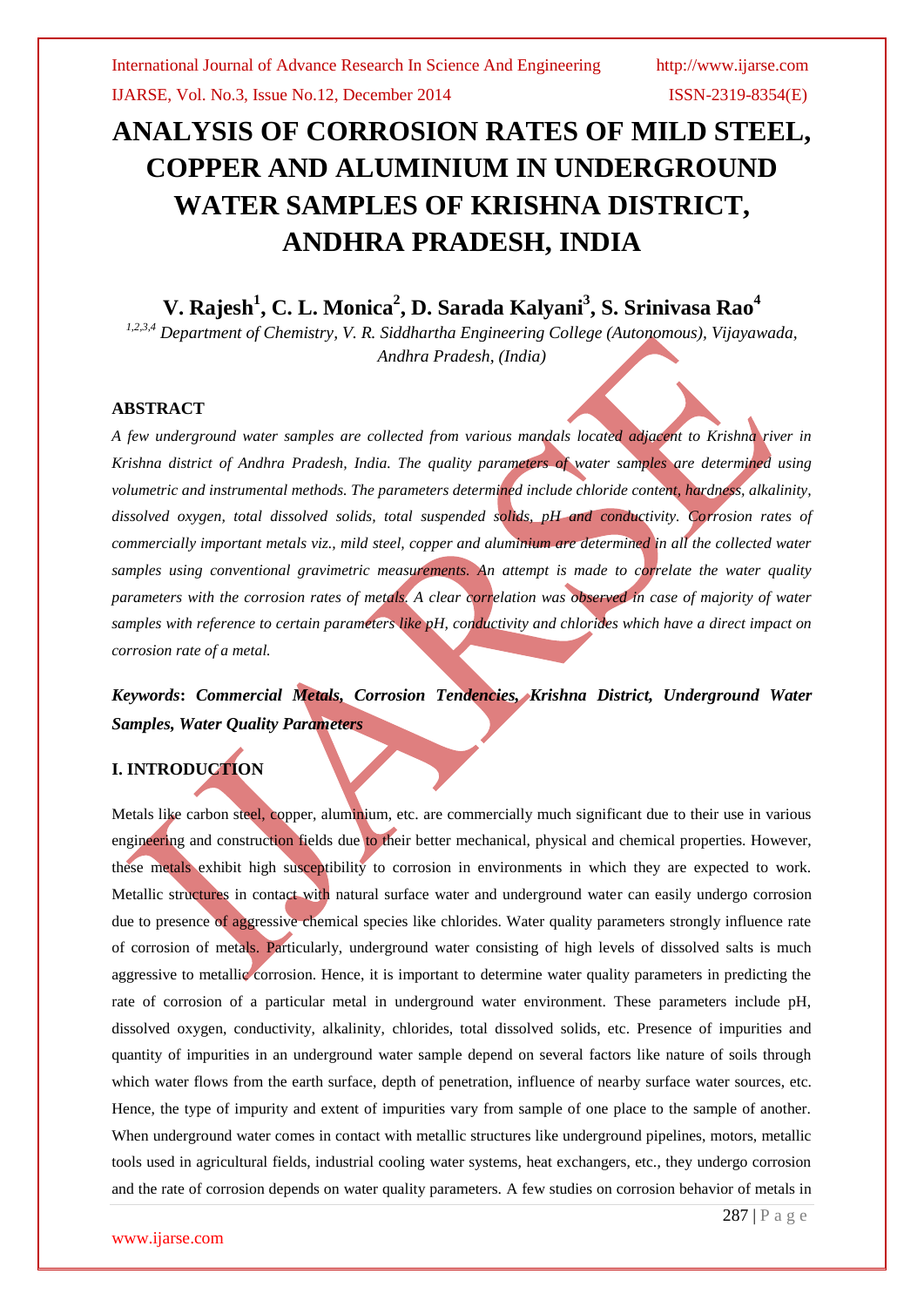# IJARSE, Vol. No.3, Issue No.12, December 2014 ISSN-2319-8354(E)

contact with natural waters are reported in literature [1-5]. The primary objective of the present study is to determine water quality parameters of the selected underground samples of water at different sites located in different mandals, to determine corrosion rates of carbon steel, aluminium and copper in the collected samples and to correlate the corrosion rates with the results of water quality parameters.

### **II. EXPERIMENTAL**

The study area and sampling sites are shown in Fig. 1. All the sampling sites are restricted to Krishna district of Andhra Pradesh state, a state of South India. Totally eleven underground water samples were collected at the indicated points in nine mandals along the Krishna river. The first sampling site is in Chodavaram of Penamaluru mandal and the last being in Nagayalanka of Nagayalanka mandal, which are separated by a distance of about 90 km along the river. The geographical position of each site is mentioned in Table 1 including the allotted sample number.



### **Fig. 1 Map Showing Study Area and Sampling Sites**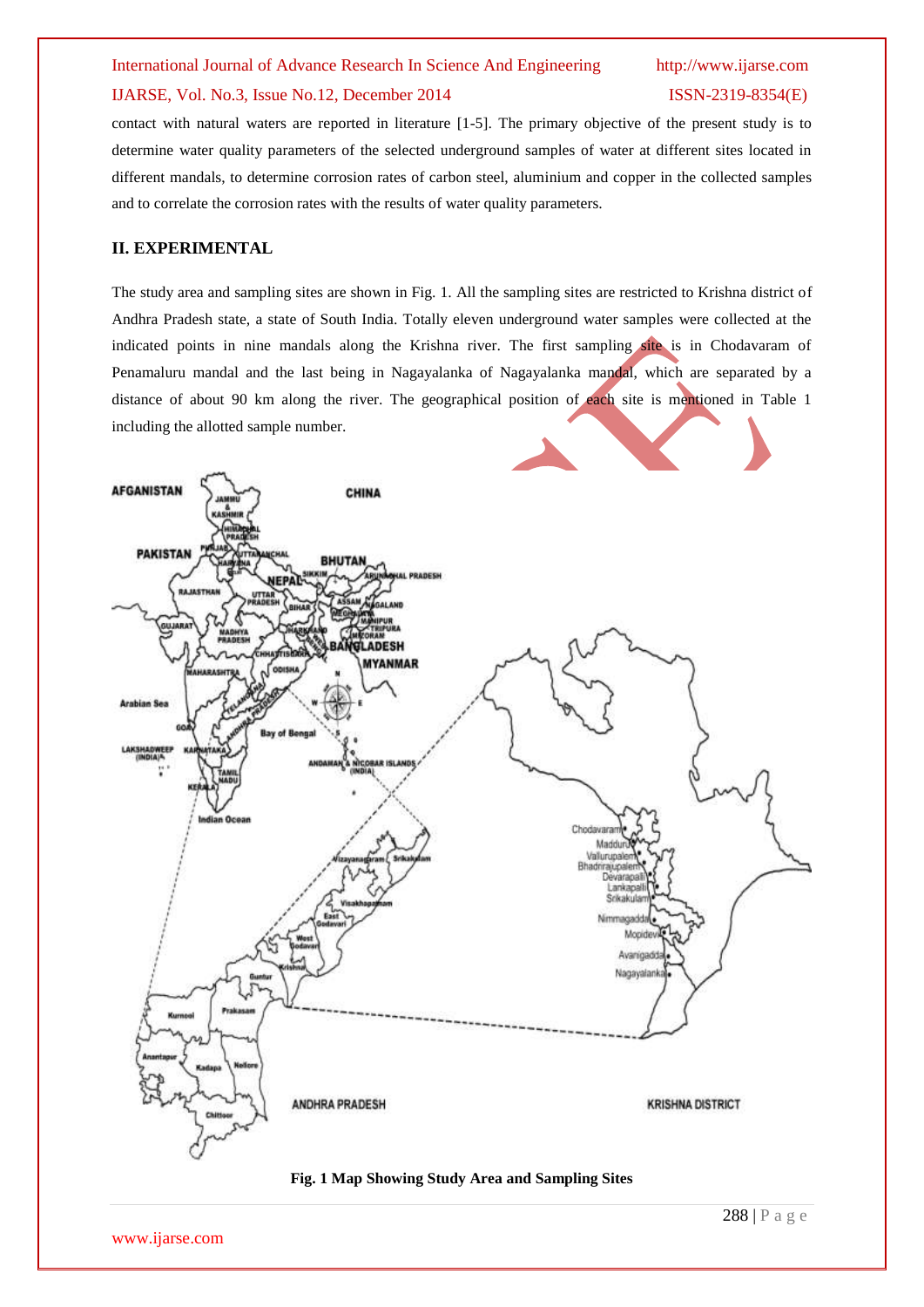### IJARSE, Vol. No.3, Issue No.12, December 2014 ISSN-2319-8354(E)

The underground water sampled bottles were labeled, tightly packed and transported immediately to the laboratory. The volumetric and instrumental methods used for the determination of various water quality parameters are given in Table 2. The detailed procedures of these methods are not included here as they are very

### **Table 1**

### **Names of the sampleing sites, locations and corresponding sample numbers**

| <b>Sampling site</b> | Location                                                            | Sample number  |  |
|----------------------|---------------------------------------------------------------------|----------------|--|
| Chodavaram           | Penamaluru mandal (16°25'41" N 80°41'52" E)                         |                |  |
| Madduru              | Kankipadu mandal (16°24'11" N 80°43'32" E)                          | $\mathfrak{D}$ |  |
| Vallurupalem         | Thotlavalluru mandal $(16^{\circ}22'13''$ N 80°46'08" E)            | 3              |  |
| Bhadrirajupalem      | Thotlavalluru mandal ( $16^{\circ}19'55''$ N $80^{\circ}47'34''$ E) | 4              |  |
| Devarapalli          | Thotlavalluru mandal $(16^{\circ}17'48''$ N $80^{\circ}49'09''$ E)  | 5              |  |
| Lankapalli           | Pamidimukkala mandal (16°13'17" N 80°50'39" E)                      | $6^{\circ}$    |  |
| Srikakulam           | Ghantasala mandal (16°11'44" N 80°50'43" E)                         | 7              |  |
| Nimmagadda           | Challapalli mandal (16°08'25" $N$ 80°52'50" E)                      | 8              |  |
| Mopidevi             | Mopidevi mandal (16°03'47" N 80°55'25" E).                          | 9              |  |
| Avanigadda           | Avanigadda mandal (16°01'07" N 80°54'52" E)                         | 10             |  |
| Nagayalanka          | Nagayalanka mandal (15°56'53" N 80°55'00" E)                        | 11             |  |

### **Table 2**

### **Volumetric and instrumental methods used for chemical analysis of underground water samples**

| <b>Chemical parameter</b>           | Unit       | <b>Method/Instrument</b>                     |  |  |  |
|-------------------------------------|------------|----------------------------------------------|--|--|--|
| pH                                  |            | pH meter (Elico Limited)                     |  |  |  |
| Electrolytic conductivity (EC)      | $\mu$ S/cm | Conductometer (Elico Limited)                |  |  |  |
| Total hardness (TH)                 | mg/L       | Volumetric method (EDTA method)              |  |  |  |
| Total alkalinity (TA)               | mg/L       | Volumetric method (Neutralization titration) |  |  |  |
| Chlorides $(C1)$                    | mg/L       | Volumetric method (Argentometric titration)  |  |  |  |
| Dissolved oxygen (DO)               | mg/L       | Volumetric method (Winkler's method)         |  |  |  |
| <b>Total suspended solids (TSS)</b> | mg/L       | Gravimetric method                           |  |  |  |
| Total dissolved solids (TDS)        | mg/L       | Gravimetric method                           |  |  |  |

fundamental aspects and are well-known to the researchers working in this field. The parameters, viz., pH and conductivity of all the samples were measured using pH meter and conductometer respectively, immediately after collection of the samples at the sites. Total hardness, dissolved oxygen, chlorides and alkalinity were determined by conventional volumetric method. Total suspended solids and total dissolved solids were determined by gravimetric method. Total hardness and alkalinity are expressed in terms of milligrams of CaCO3. For studies on corrosion, the specimens taken from single sheets of carbon steel, aluminium and copper were used. Prior to the tests, specimens of carbon steel as well as copper were polished to mirror finish with 1/0, 2/0, 3/0 and 4/0 emery polishing papers respectively, washed with distilled water, degreased with acetone and dried. The polished specimens of the dimensions,  $3.5 \times 1.5 \times 0.2$  cm, were used. In all the gravimetric experiments, the polished specimens were weighed and immersed in duplicate, in 100 mL water samples for a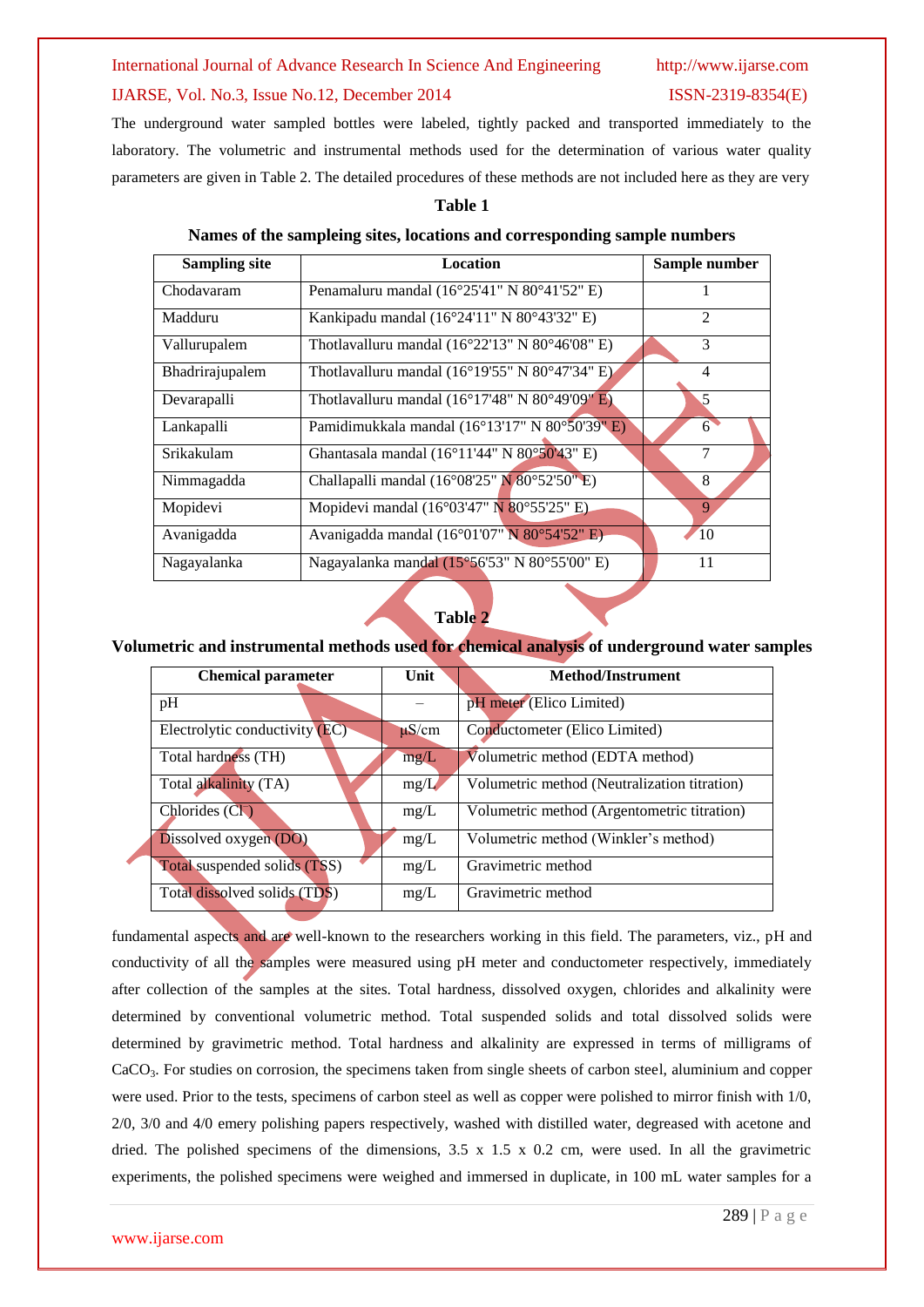### IJARSE, Vol. No.3, Issue No.12, December 2014 ISSN-2319-8354(E)

period of seven days. Then the specimens were reweighed after washing, degreasing and drying. Accuracy in weighing up to 0.01 mg and in surface area measured up to 0.1 cm2, as recommended by ASTM G31, was followed [6]. The immersion period of seven days was fixed in view of the considerable magnitude of the corrosion rate obtained after this immersion period. The immersion period was maintained accurately up to 0.1 h in view of the lengthy immersion time of 168 h. Under these conditions of accuracy, the relative standard error in corrosion rate determinations is of the order of 2 % or less for an immersion time of 168 h [7].

Weighing of metal specimens before and after immersion in various water samples was carried out using Mettler analytical balance with readability of 0.01 mg. Corrosion rates (in mdd) of the specimens were calculated using the expression,

Corrosion rate (CR) = ( $\Delta w$ /st), where  $\Delta w$  is the loss of metal in milligrams, 's' is the surface area in dm2 and 't' is immersion time in days.

### **III. RESULTS AND DISCUSSION**

### **3.1 Water Quality Parameters**

Water quality parameters of underground water samples of Krishna district, Andhra Pradesh, India are listed in Table 3.

| <b>Sample</b> | <b>Quality parameters</b> |            |      |      |       |           |       |       |  |  |
|---------------|---------------------------|------------|------|------|-------|-----------|-------|-------|--|--|
| No.           | <b>TSS</b>                | <b>TDS</b> | pН   | EC   | CI    | <b>DO</b> | TH    | TA    |  |  |
| 1             | 308                       | 364        | 7.88 | 427  | 53.4  | 6.6       | 170.2 | 287.6 |  |  |
| 2             | 338                       | 310        | 7.41 | 337  | 50.4  | 6.9       | 151.3 | 260.8 |  |  |
| 3             | 270                       | 272        | 8.15 | 303  | 38.5  | 5.0       | 149.4 | 326.0 |  |  |
| 4             | 1244                      | 1208       | 8.38 | 1142 | 127.6 | 5.1       | 242.1 | 760.8 |  |  |
| $5^{\circ}$   | 428                       | 442        | 7.54 | 421  | 84.6  | 6.4       | 192.9 | 293.4 |  |  |
| 6             | 718                       | 714        | 8.77 | 622  | 102.4 | 7.1       | 227.0 | 423.9 |  |  |
| 7             | 866                       | 570        | 8.94 | 480  | 31.1  | 7.5       | 151.3 | 521.7 |  |  |
| 8             | 380                       | 410        | 8.06 | 478  | 63.8  | 7.1       | 194.8 | 304.3 |  |  |
| 9             | 1166                      | 1134       | 8.22 | 1353 | 200.3 | 6.7       | 211.6 | 663.0 |  |  |
| 10            | 1782                      | 1698       | 8.79 | 2026 | 354.7 | 5.3       | 280.0 | 771.6 |  |  |
| 11            | 904                       | 932        | 8.56 | 1102 | 224.1 | 5.9       | 219.4 | 400.8 |  |  |

# **Table 3 Quality Parameters Of Underground Water Samples**

From the table, it can be observed that pH is varied between 7.41 and 8.79 for all the eleven samples. The electrolytic conductivity as well as total dissolved solids were found to be highest in case of the sample 10 collected at Avanigadda. The chloride content of sample collected at Vallurupalem is found to be 38.5 mg/L, the minimum among all the samples, while it is maximum (354.7 mg/L) for sample collected at Avanigadda. The same samples are found to record minimum and maximum values of total hardness respectively. Alkalinity of water samples ranged from 260.8 mg/L for the sample 2 collected at Madduru to 771.6 mg/L for the sample 10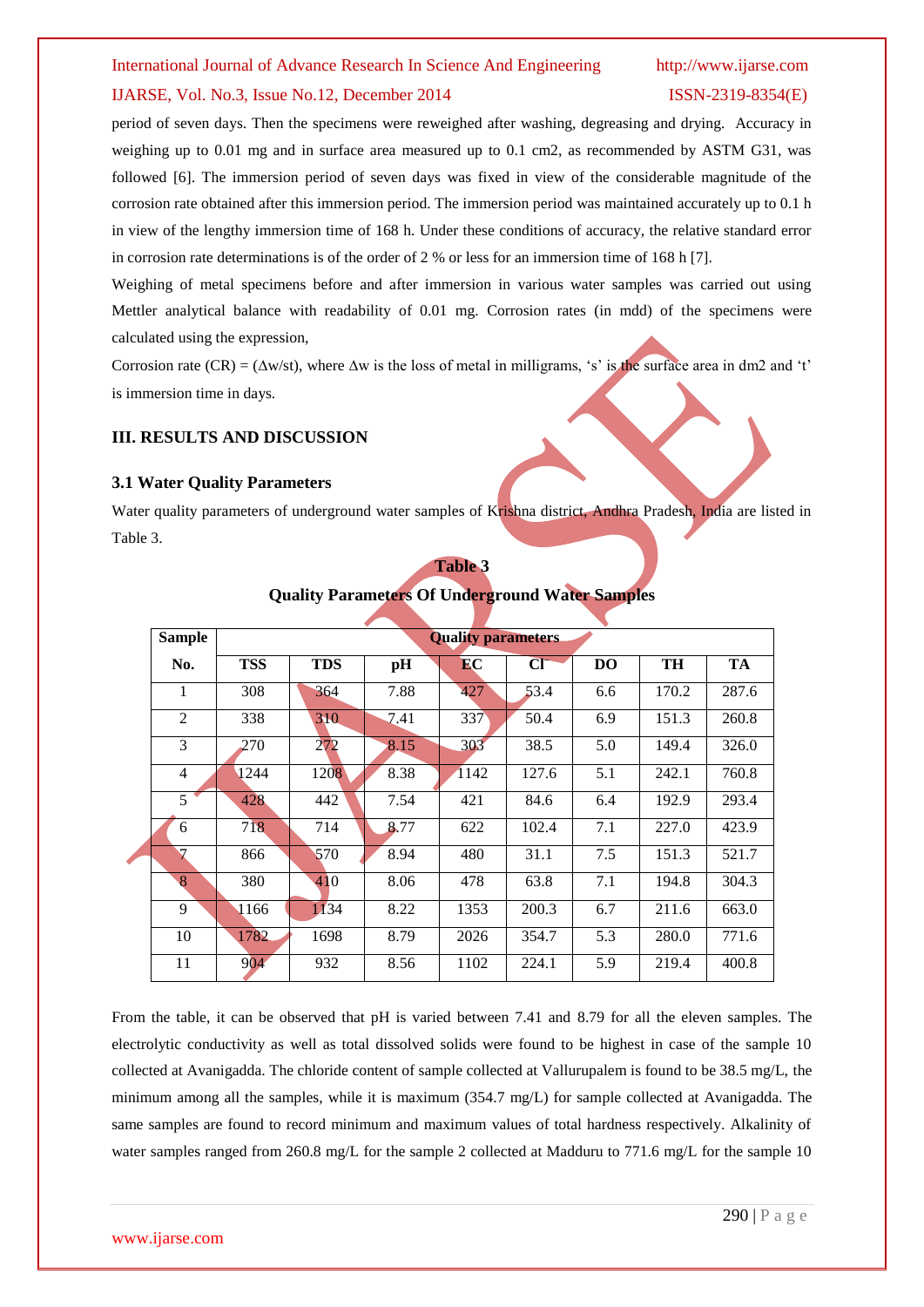### IJARSE, Vol. No.3, Issue No.12, December 2014 ISSN-2319-8354(E)

collected at Avanigadda. Dissolved oxygen is found to be in the range of 5.0 to 7.5 ppm. The sample of Avanigadda is found to exhibit maximum values of most of the quality parameters measured.

### **3.2 Corrosion Tendencies**

Corrosion rates of carbon steel, aluminum and copper in the collected underground water samples of Krishna district are shown in Figs. 2, 3 and 4 respectively. The figures show that the corrosion rates of all the three metals are highest in case of the sample 10 (Avanigadda) and lowest in case of the Madduru sample. In addition, the order of corrosion rate of the metals in any water sample is found to be carbon steel  $>$  aluminium  $>$  copper. The water quality parameters listed in Table 3 play significant role in affecting the corrosion behaviour of metals. It is found from the Figs. 2, 3 and 4 as well as Table 3 that the quality parameters viz., total dissolved solids, electrolytic conductivity and concentration of chloride have proportionate impact on corrosion rates of the selected metals. Electrolytic conductivity of a solution in contact with a metal surface is essential for any metal to undergo corrosion. It is well-known that corrosion rate of metal increases with increase in free chloride concentration of the electrolyte [8], due to high penetrating power of these ions. Results show that electrolytic conductivity, chloride content and total dissolved solids are highest for the sample 10.



**Fig. 2 Corrosion Rates of Carbon Steel In the Underground Water Samples**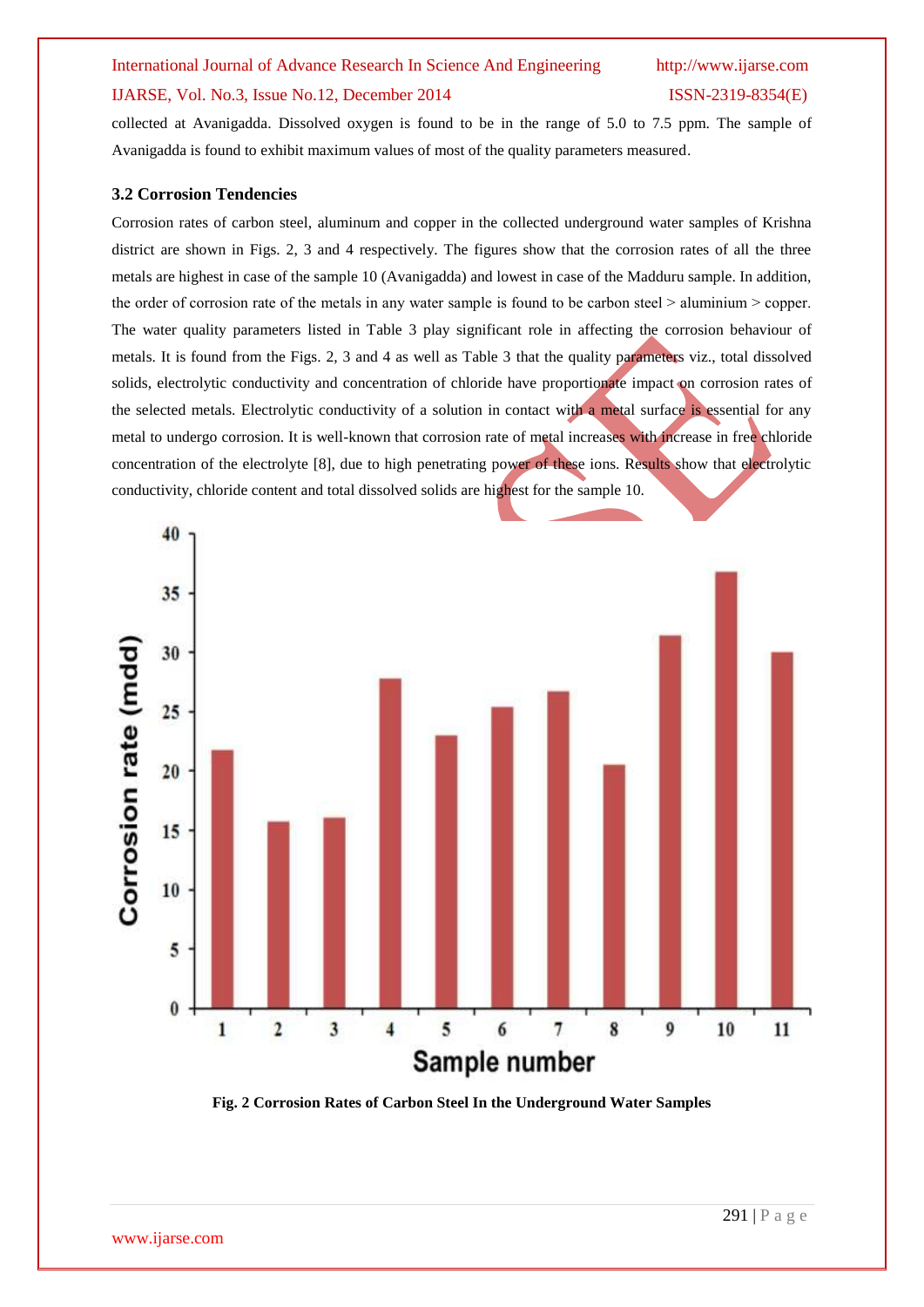

### **Fig. 4 Corrosion Rates Of Copper in the Underground Water Samples**

Interestingly, corrosion rates of all the three metals are found to be highest in sample 10. It indicates that the corrosion rates of the metals are directly proportional to electrolytic conductivity, chlorides and total dissolved solids. The minimum corrosion rates of the metals in case of the samples collected at Madduru and